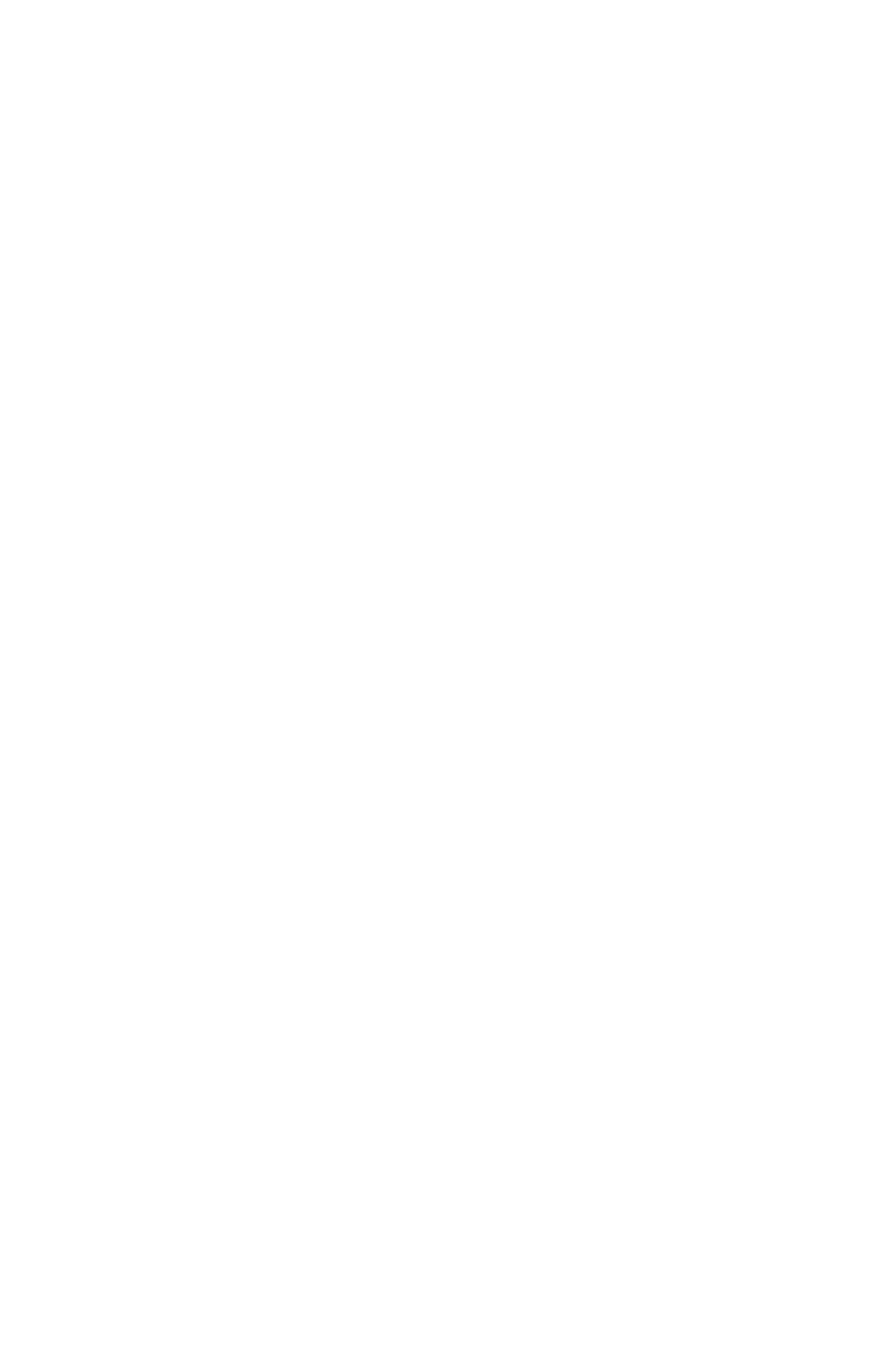# **Economic Justice and** *Shari'a* **in the Islamic State**

**Riyad Asvat**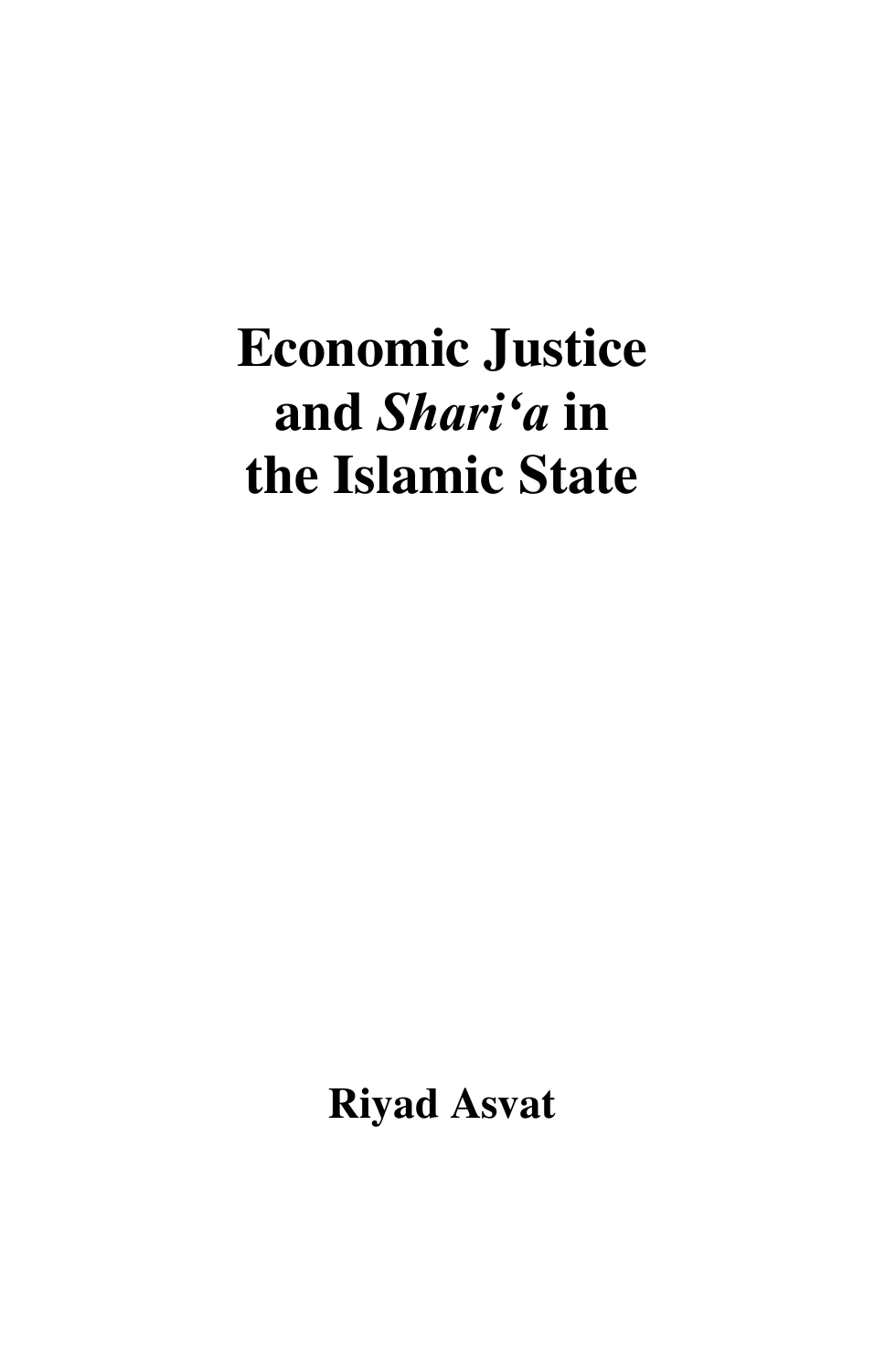© Riyad Asvat 2011

Cover calligraphyby Ali Zara

The meaning of of the calligraphy is: Peace be upon you O Muhammad, may Allah bless him and grant him peace.

Front cover design by Ali Zara and Kerim Bogarts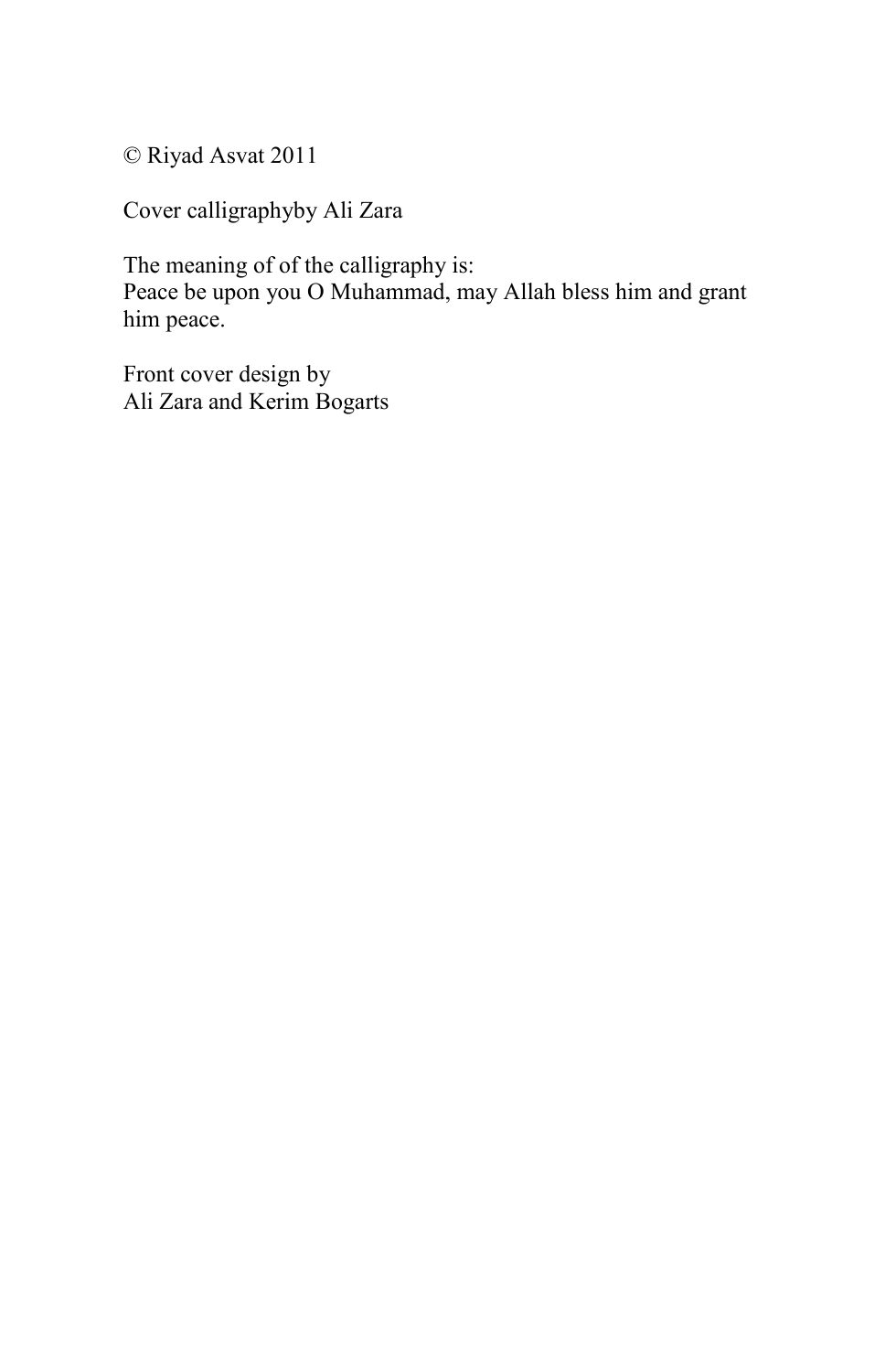## **Contents**

| Preface                                                                    | vi           |
|----------------------------------------------------------------------------|--------------|
| Foreword                                                                   | vii          |
| <b>Introduction</b>                                                        | $\mathbf{1}$ |
| <b>Chapter 1</b><br><b>Governance in the Qur'an: Terms and Definitions</b> | 9            |
| <b>Chapter 2</b><br><b>Governance During the Madinan Period</b>            | 46           |
| <b>Chapter 3</b><br><b>Institutions of Islamic Governance</b>              | 76           |
| <b>Chapter 4</b><br>The Islamic State                                      | 124          |
| <b>Chapter 5</b><br>Saudi Arabia – A Case Study                            | 149          |
| <b>Conclusion</b>                                                          | 187          |
| Appendix                                                                   | 206          |
| <b>Bibliography</b>                                                        | 270          |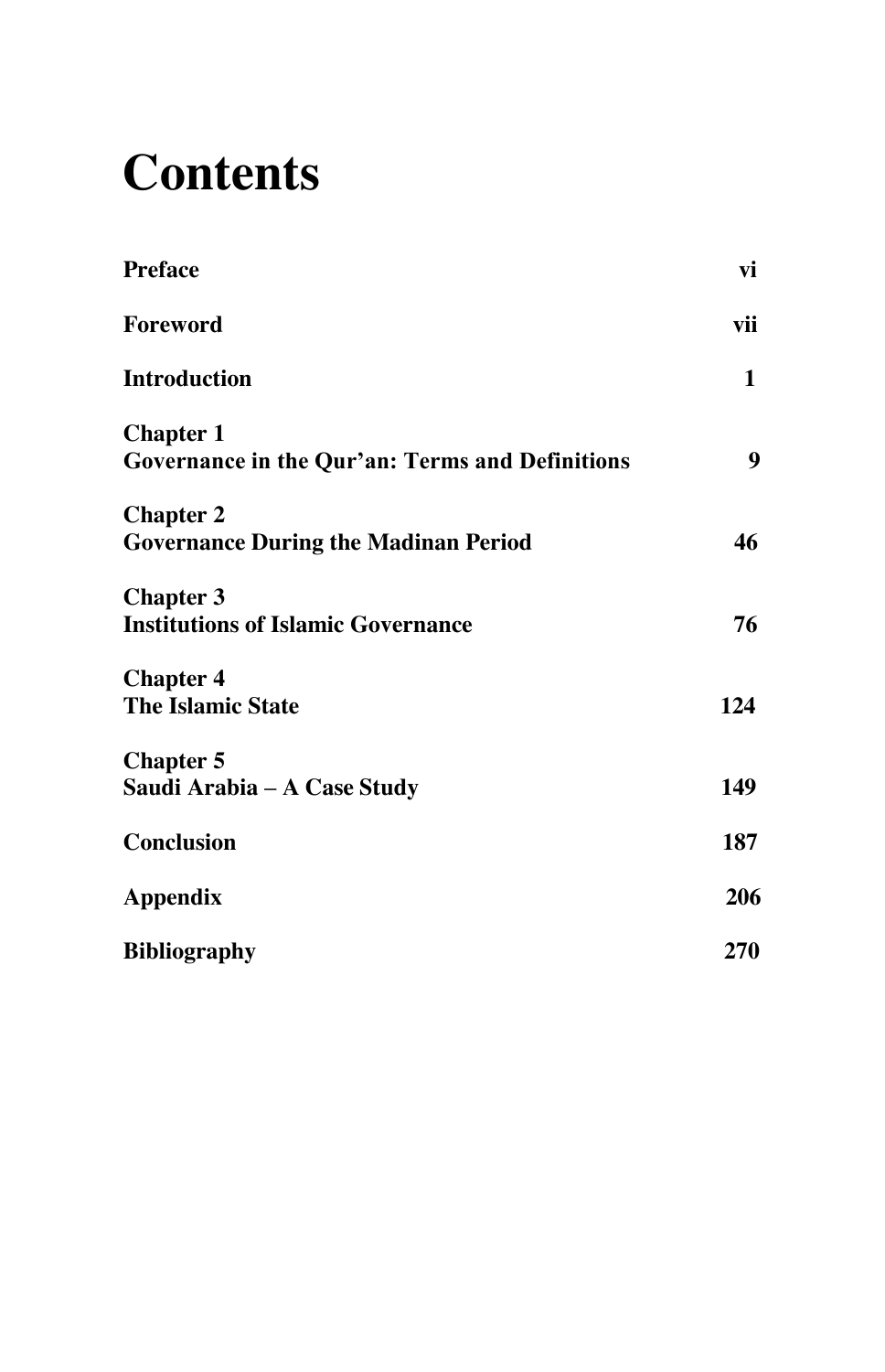### **Preface**

It is a privilege to preface this important work. Ironically, events that conspired to pave the way for the thinking of our author in a way renders introduction unnecessary. A few years ago finance or banking capitalism seemed part of nature, permanent if liable to seasonable turbulence. Anti-capitalist, post-marxist, critique was about its injustice to the poor and the evils of the over-rich.

Only recently has there been any facing up to the fact that the financial and banking system in itself was not only corrupt but simply did not work.

The leading legalist of the last century, Carl Schmitt taught that what was required was a new nomos. It is that nomos which now emerges from the ruins of Islam's under-class after it erupted in terror and desperation. As the dust clears the failure begins to open to the light of Islam. Riyad Asvat's book is the opening to a new thinking in a critique of our age and in appreciation of a rising Islam. Concepts already change. If the state is over as a political reality, the Islamic Dawlet becomes the future possibility and reality.

Shaykh Dr Abdalqadir as-Sufi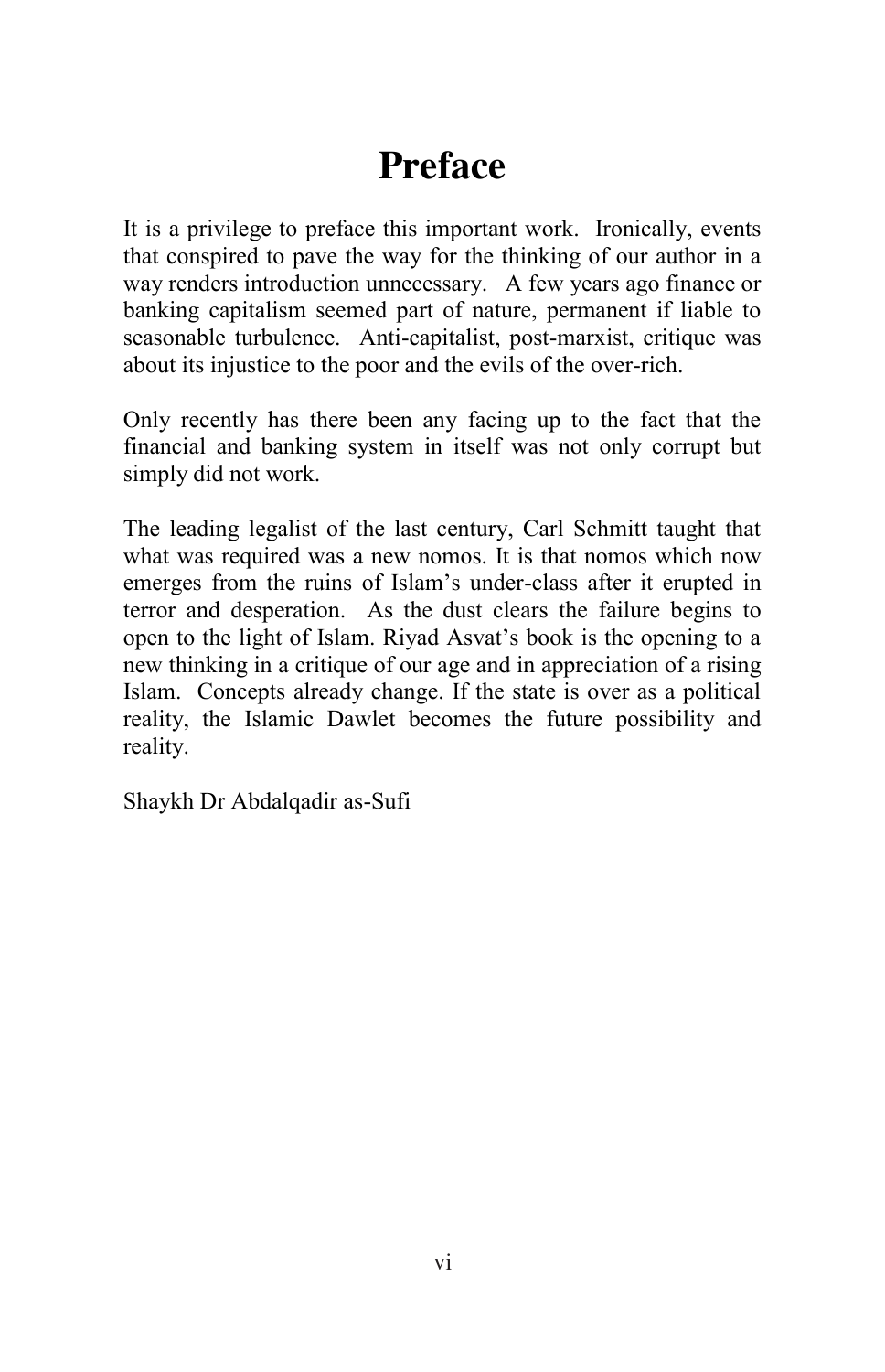#### **Foreword**

I was awarded a Master of Arts degree for the thesis that is presented in this book. No changes have been made to the thesis and it remains the same as that which was handed in for examination to the University of Melbourne, Australia, in 2008.

The only abbreviation that I have used when acknowledging a textual source has been EI2 which stands for Encyclopaedia of Islam, Second Edition, Brill Online accessed at http://www.brillonline.nl.ezp.lib.unimelb.edu.au/subscriber/uid=13 53/ through the University of Melbourne library.

All translations of the Qur'an are taken from Aisha and Abdalhaqq Bewley's translation entitled The Noble Qur'an – A New Rendering of its Meaning in English, Bookwork, Norwich, 1999.

A reference appendix has been added to provide greater details for the references that have been made very briefly in the footnotes.

Firstly I would like to thank Shaykh Dr. Abdalqadir as-Sufi through whose teachings I developed the intellectual compass that is essential for navigating the complicated and increasingly confusing disciplines of politics and economics. My sincere thanks go to my supervisor Dr. Muhammad Kamal for his guidance and advice. I have also benefitted from comments made by Dr. Adrian Gully for which I am grateful. Last but not least I wish to thank my wonderful wife Fathima for her admirable patience and support, my sons Bilal and Muhammad and my daughter Sumaya for putting up with me during the course of my studies.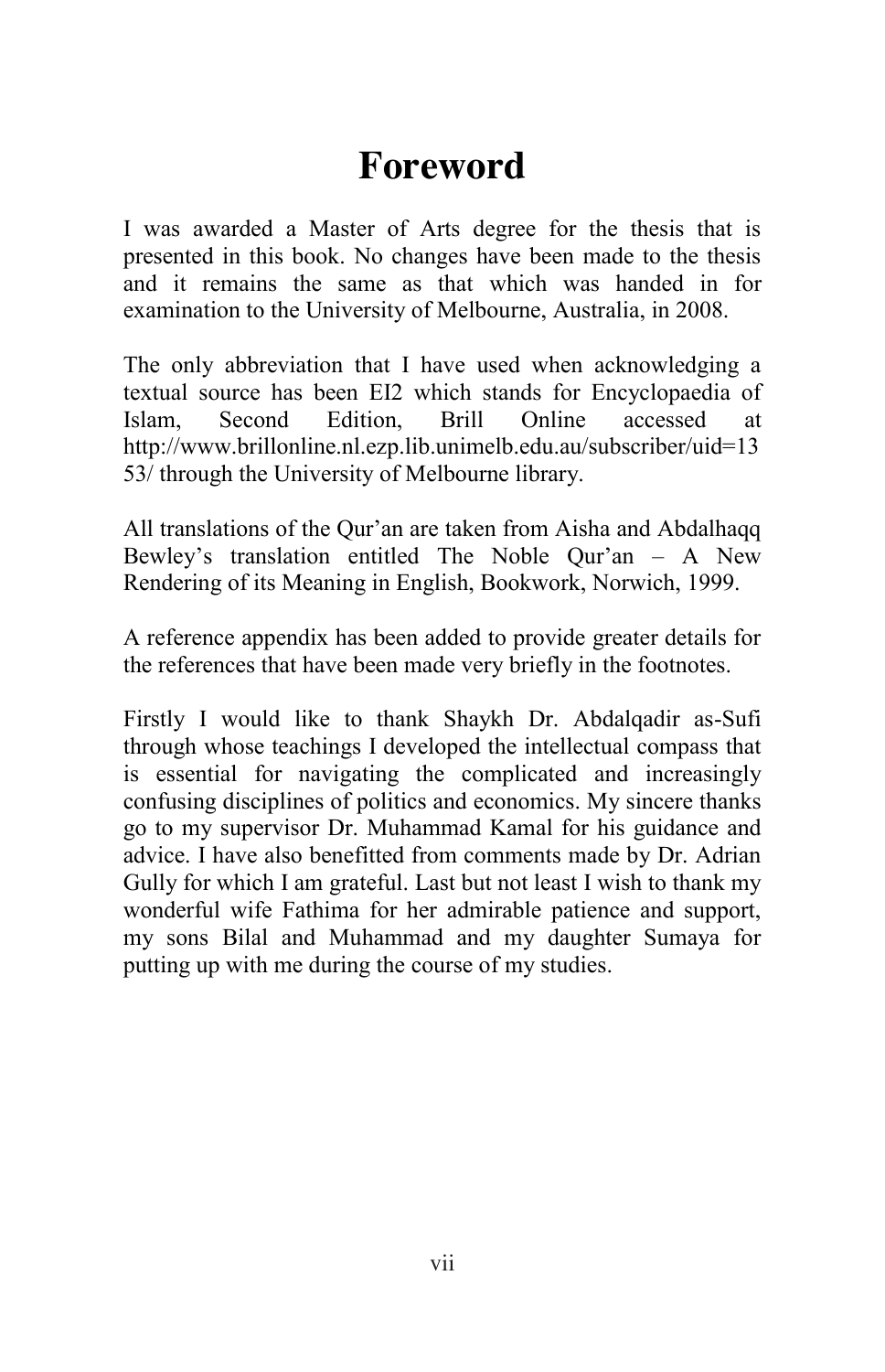#### **Introduction**

**This dissertation investigates whether the modern political Islamic state (***al-dawla al-Islamiyya***) is an acceptable form of governance for Muslims.**

The aim of this thesis is to establish whether the Islamic state has legality in Islamic law (*shari"a*) and validating precedents in Islamic political history. Since governing, that is the exercise of political power, is primarily associated with the production, distribution and consumption of resources, the Islamic state must guarantee justice and equity in the financial affairs of its citizens. My hypothesis is that the central function of governance in the Islamic state is to facilitate for the movement of wealth to all sections of the community and this circulation of wealth is guaranteed by the *shari"a* (Islamic law) and is the main rationale for the existence of governance itself. The circulation of wealth must result in prosperity for society. Evidence of prosperity are high literacy rates; low mortality rates; long life expectancy; universal education; high percentages of access to clean water; good sanitation; availability of energy; clean environment; personal security; low crime rates; excellent economic performance; equality in income and consumption; and minimal poverty. If the Islamic state cannot guarantee its citizens justice and equity in their financial affairs, and consequently prosperity,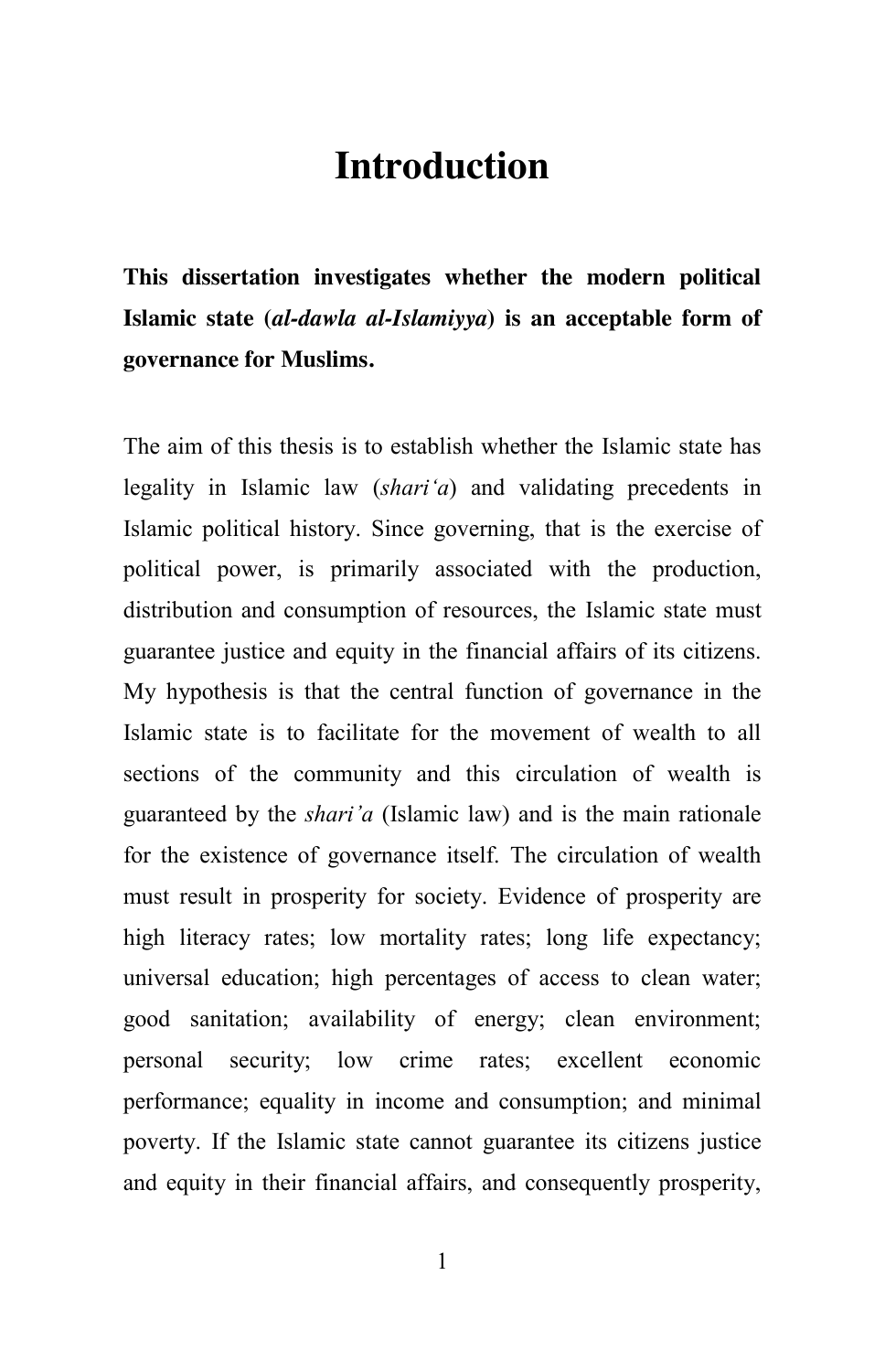its political philosophy and methodologies are not Islamic. In economic terms, Islam demands equity, freedom and justice in trade and commerce. This is guaranteed by the *shari"a*. Islamic law promotes the circulation of wealth and inhibits its stagnation, that is, impedes the development of oligarchy. The application of the *shari"a* should therefore result in prosperity for society.

My data is collected from textual sources. For information on the *shari"a* I have relied on the Qur'an and the *sunna* (the normative practice of the Prophet Muhammad). The case study selected for the thesis is Saudi Arabia and since the government adheres to Sunni Islam, Qur'anic interpretations and *hadith* collections used will be from Sunni scholars. My secondary sources are the primary legal texts of the Hanafi, Maliki, Shafi'i, and Hanbali *madhahib* (schools of law). The influence of Wahhabism on the law of the country and cultural practices will be taken into consideration. Although Muhammad ibn 'abd al-Wahhab (1703-1792), the founder of Wahhabism, was educated in the Hanbali *madhhab* his teachings were rejected as dissenting from the *madhhab* by local Hanbali scholars. His views on the non-adherence to the *madhahib* proved to be even more problematic. As a consequence of this ambiguity the Saudi Arabian state is beleaguered by the problems created by Wahhabism. As far as the impact of the *shari"a* on Muslim societies is concerned I will study the historical records of those societies as they functioned under institutional *khilafa* (Islamic governance). I will also review the different theories of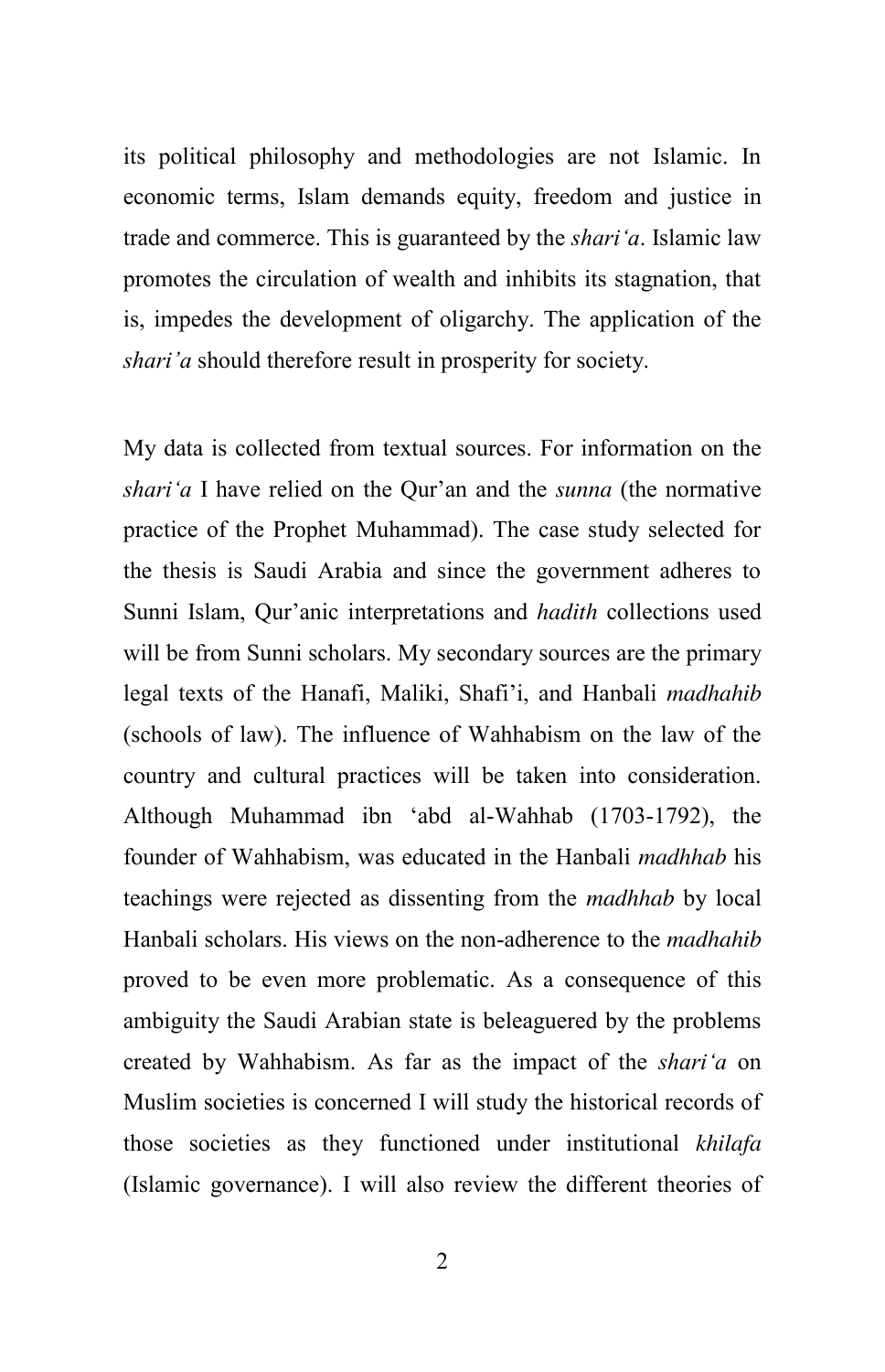political Islam as they were presented in the two distinct phases of Islamic history, that is, the classical and modern periods. I have chosen Saudi Arabia as the case study because the Saudi Arabian constitution states that all civil, penal, financial, economic, administrative, cultural, military, political, and other laws and regulations of that country are based on Islamic *shari"a*.

Chapter one will outline aspects relating to governance in the Qur'an, the first primary source of Islamic law. Islamic law relating to governance, as with all other aspects of life, is derived from the Qur'an. This chapter will deal with the Quran'ic verses that are germane to governance. The verses are grouped together in sections to facilitate for the emergence of a coherent narrative with relation to governance. The key features of Qur'anic teaching include caliphate, justice, circulation of wealth, internal and external defence of the polity and accountability. It is clear from the laws regulating the acquisition and dissemination of wealth that the government's most important function is to oversee the production, distribution and consumption of resources. It is also clear from the injunctions of the Qur'an that governing, that is the exercise of political power, must assure the equitable circulation of wealth in society. This just circulation of wealth is guaranteed by the *shari"a* and is the main rationale for the existence of governance itself.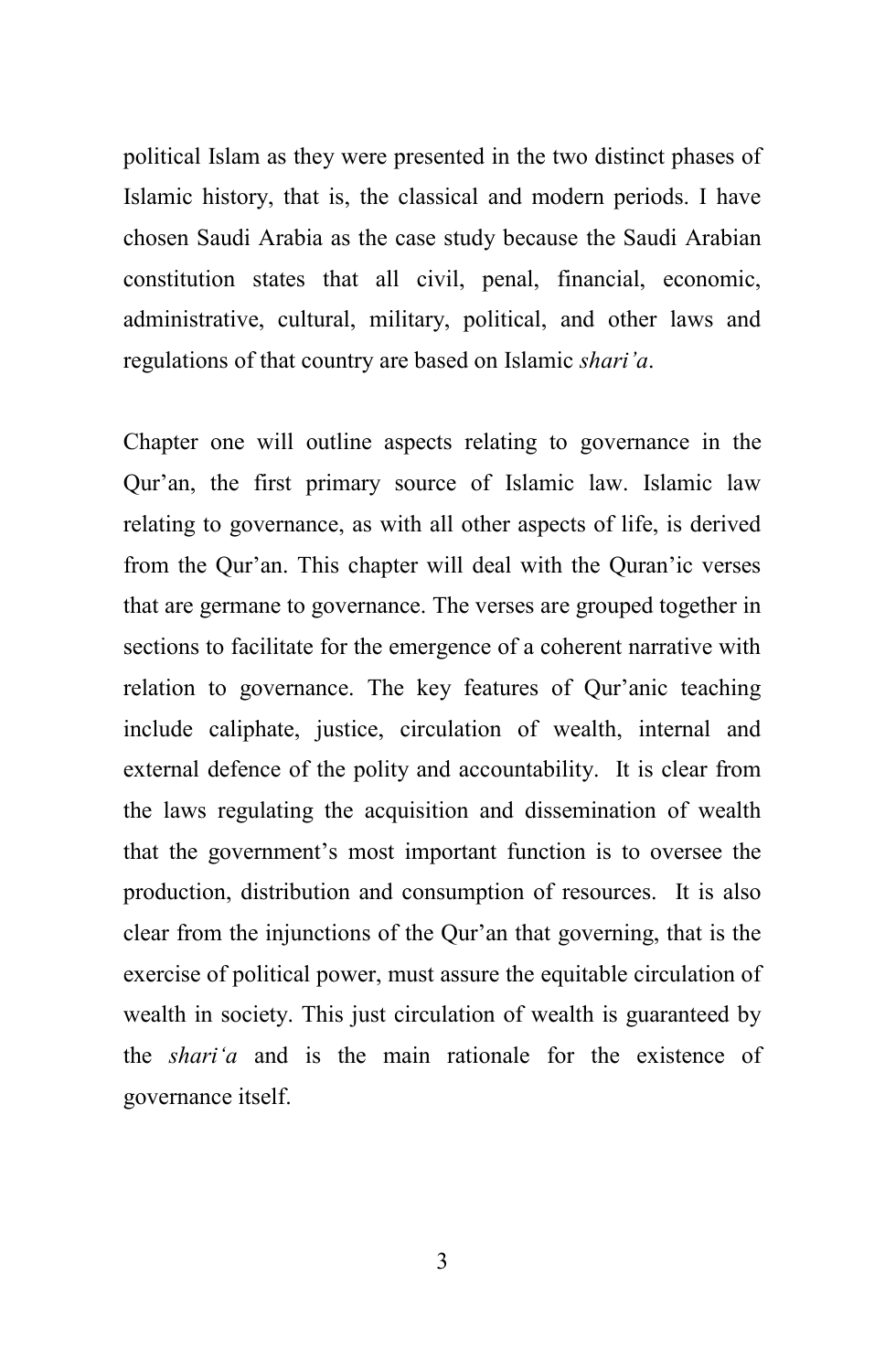Chapter two will outline governance and its parameters in the second primary source of Islamic law, the *sunna* (normative practice of the Prophet) of the Madinan period. Islamic political methodology is derived from the *sunna*. The Islamic state – *aldawla al-Islamiyya –* established by the Prophet made the movement of wealth to all sections of the community the central function of that polity. Its historical opposite was oligarchy, political control by the wealthy merchants of Makka and the rest of Arabia. It was in Madina that the teachings of the Prophet were fully actualised. Madinan society was a law-governed society, a nomocracy, and Islamic governance was upheld by the Prophet who, in passing legal judgments, controlled the social nexus in all its aspects. In his activities trade was vital to the establishment of justice.

Chapter three will examine the institutions of governance as they were set up by (a) the *Khulafa al-Rashidun* (the Rightly-Guided Caliphs i.e. Abu Bakr, ‗Umar, ‗Uthman and Ali) (b) the Umayyads (c) the Abbasids and (d) the Ottomans. The model for the above caliphates was Madina al-Munawwara, as the Prophet renamed Yathrib after his migration to it. Madina was established as the primary model for the future generations of Muslims in particular and the future of mankind in general. It was a complete blueprint pattern for human societies and all subsequent caliphates were an approximation to that model. The institutions that developed from the Madinan model in subsequent Islamic history were the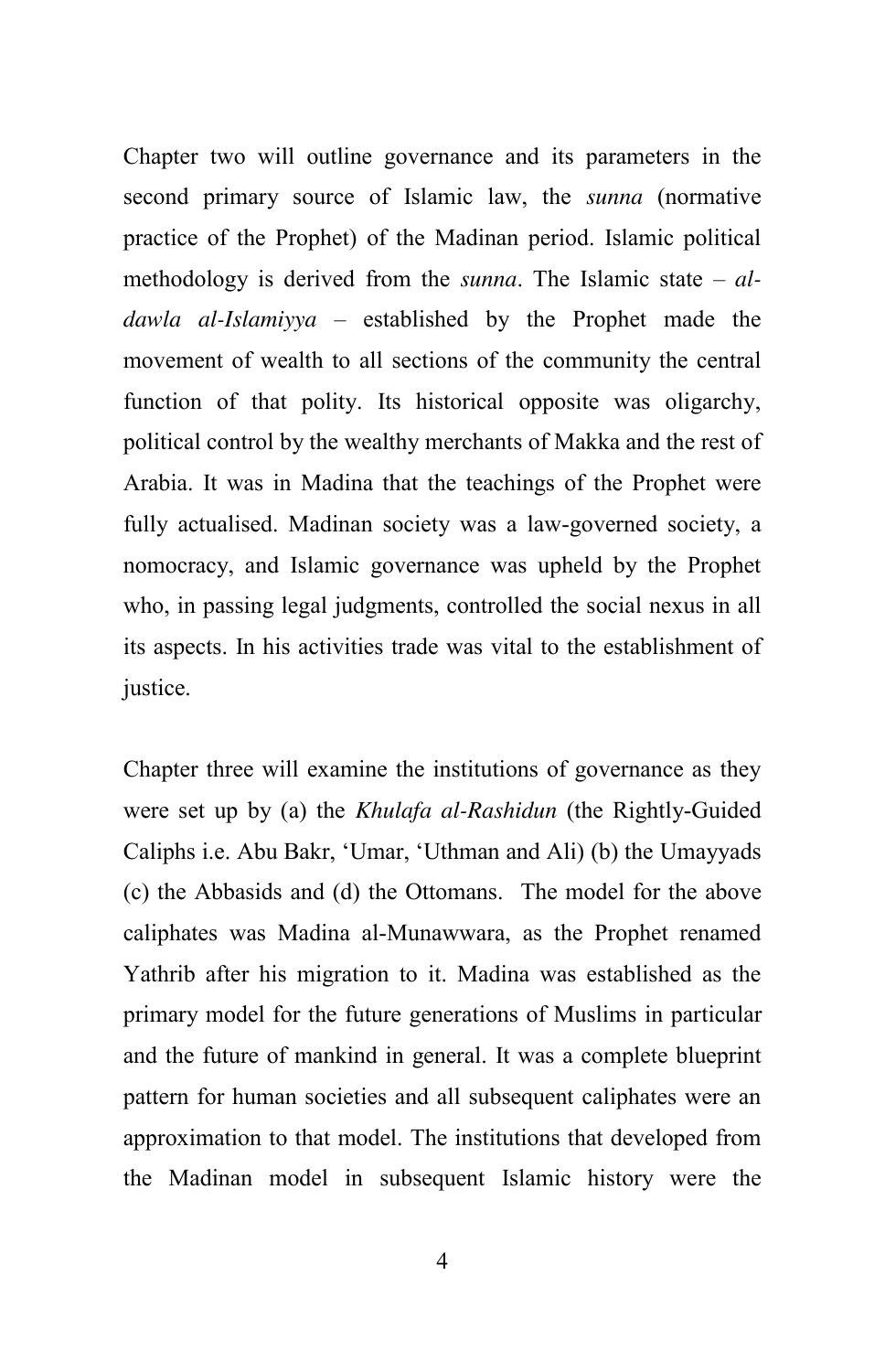caliphate, the wazirate (vizierate), the judiciary, the *bayt al-mal* (the treasury), *hisba* (administration of the city), the mint, the *suq*  (market), the *awqaf* (charitable endowments), the *asnaf* (guilds)*,* the *shurta* (police), and the army (*jaysh*). These institutions, regulated by Islamic law, provided the means by which Muslim societies functioned.

Chapter four will investigate firstly, the modern state and secondly the adoption of that model as the basis of the contemporary Islamic state. This state concept developed in relation to factors that included the Renaissance, the Reformation, the Enlightenment and the growth of capitalism. This chapter will consider claims: that the contemporary Islamic state is a modern concept, which represents a European phenomenon that developed between the sixteenth and twentieth centuries; secondly that Islamic thought articulated various issues with regards to the body politic but this concept of state did not exist prior to the modern era; thirdly that the "islamization" of the modern state is an Islamic modernist concept and in their goal to modernize the *umma* the reformers (Islamic modernists) attempted to introduce aspects of the *shari"a*  whilst at the same time adopting Western techniques and institutions. This chapter will also outline the ways in which the institutions of the Islamic state are at variance with Islamic law as outlined in the Qur'an (chapter one), the *sunna* (chapter two) and socio-political and economic institutions as they developed in Islamic history (chapter three).

5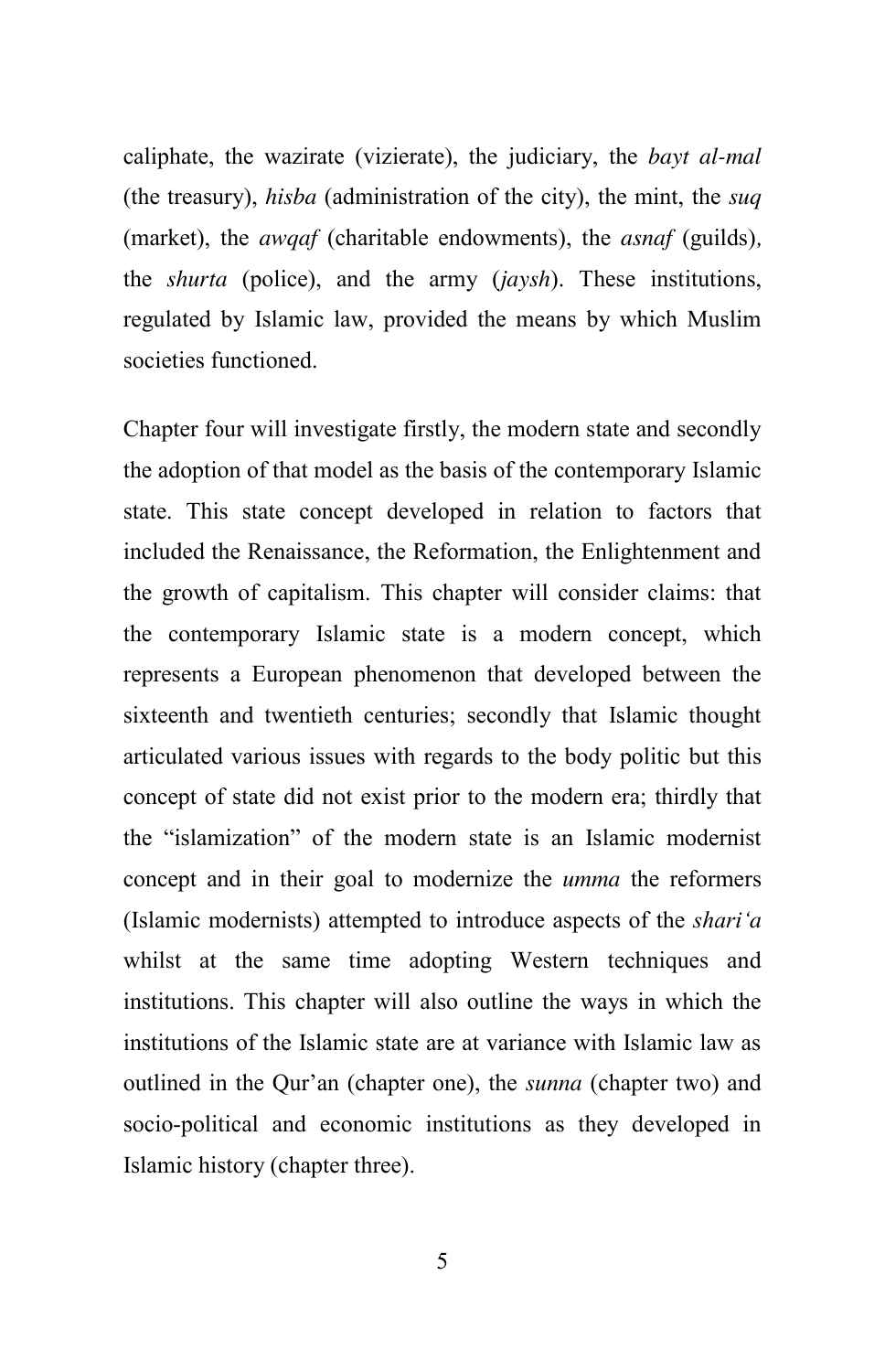Chapter five will examine Saudi Arabia as a case study. According to the 'Royal Decree Embodying the Basic Law of Governance' Saudi Arabia is an Islamic state whose constitution is the Qur'an and the *sunna*. Since Saudi Arabia was the birth place and cradle of Islam it was the natural choice for the case study. Other reasons for this choice were that the country is the location of Islam's sacred places and the destination of millions of pilgrims every year. The two dominant characteristics of Saudi Arabian history are state formation and incorporation into the global capitalist economy, particularly through collaboration with Britain and then the United States of America. This chapter will cover the formation of the Saudi Arabian state from the time of the Saudi– Wahhabi alliance and the growth of capitalism and the social, economic and political outcomes for the population. In order to measure the performance of Saudi Arabia I have used the annual United Nations Human Development Index. The report focuses on three measurable dimensions of human existence, namely living a long and healthy life, being educated and having a decent standard of living. It presents outcomes that were achieved in 177 countries around the world. According to the Index 2009, Saudi Arabia is  $59<sup>th</sup>$  on the list, in order of performance.

From the case study I will draw conclusions with regards to whether governance in Saudi Arabia is in accordance with the *shari"a* and therefore an Islamic state. I will also look at the extent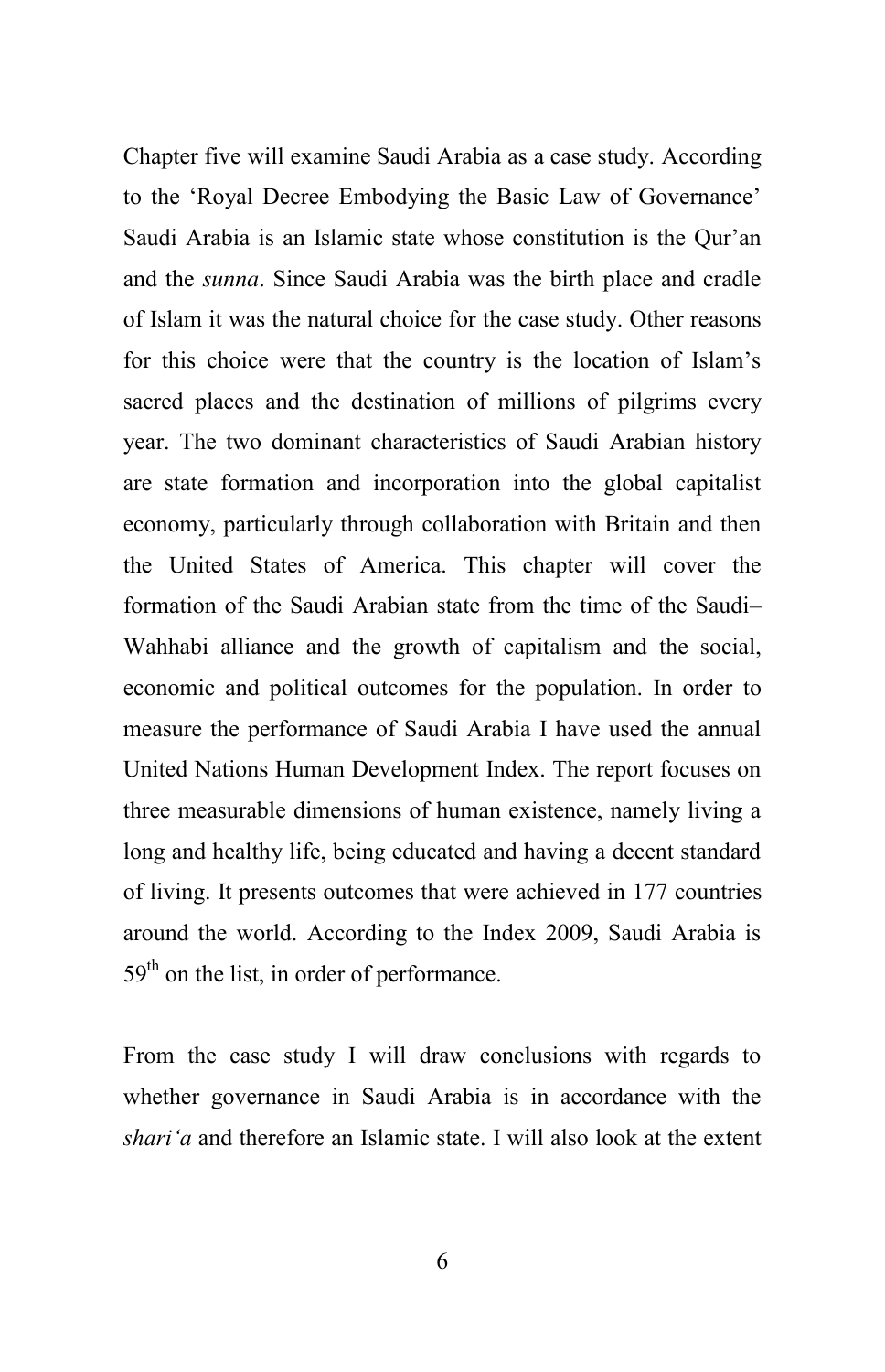to which the conclusions of the case study can be generalized in relation to other Islamic states.

The terms *shar"ia* and *fiqh* used in the thesis need clarification at the outset. In chapter one the Qur'an, the first primary source of Islamic law (*shari"a*), is used to provide the basis for the rules of governance. Here the discussion relates to the legal modalities set out in the Revelation. In chapter two which deals with governance in the Madinan period and chapter three, in the section on the judiciary, the emphasis is on legal history and legal theory. The literal meaning of *fiqh* is 'understanding', that is, understanding how to derive and apply Divine law from knowledge of the sources. The discussion of *fiqh*, the science of application of the *shari"a,* is taken up in chapter five on Saudi Arabia.

The thesis outlines the evolution of the concept of state through the various historical epochs. The state, I will argue, did exist in pre-Islamic Arabia. The Prophet abolished some institutions of state and introduced others when he established the prototypal Islamic state as a model for future generations of Muslims. After the death of the Prophet, the caliphal state ruled by the Rightly-Guided Caliphs, the Umayyads, the Abbasids and the Ottomans took Madina as the primary model. The institutions that developed during the caliphal period, such as the caliphate, the wazirate, the judiciary, the *bayt al-mal*, *hisba*, the mint, the *suq*, the *awqaf*, the *asnaf,* the *shurta* and the army provided the means by which